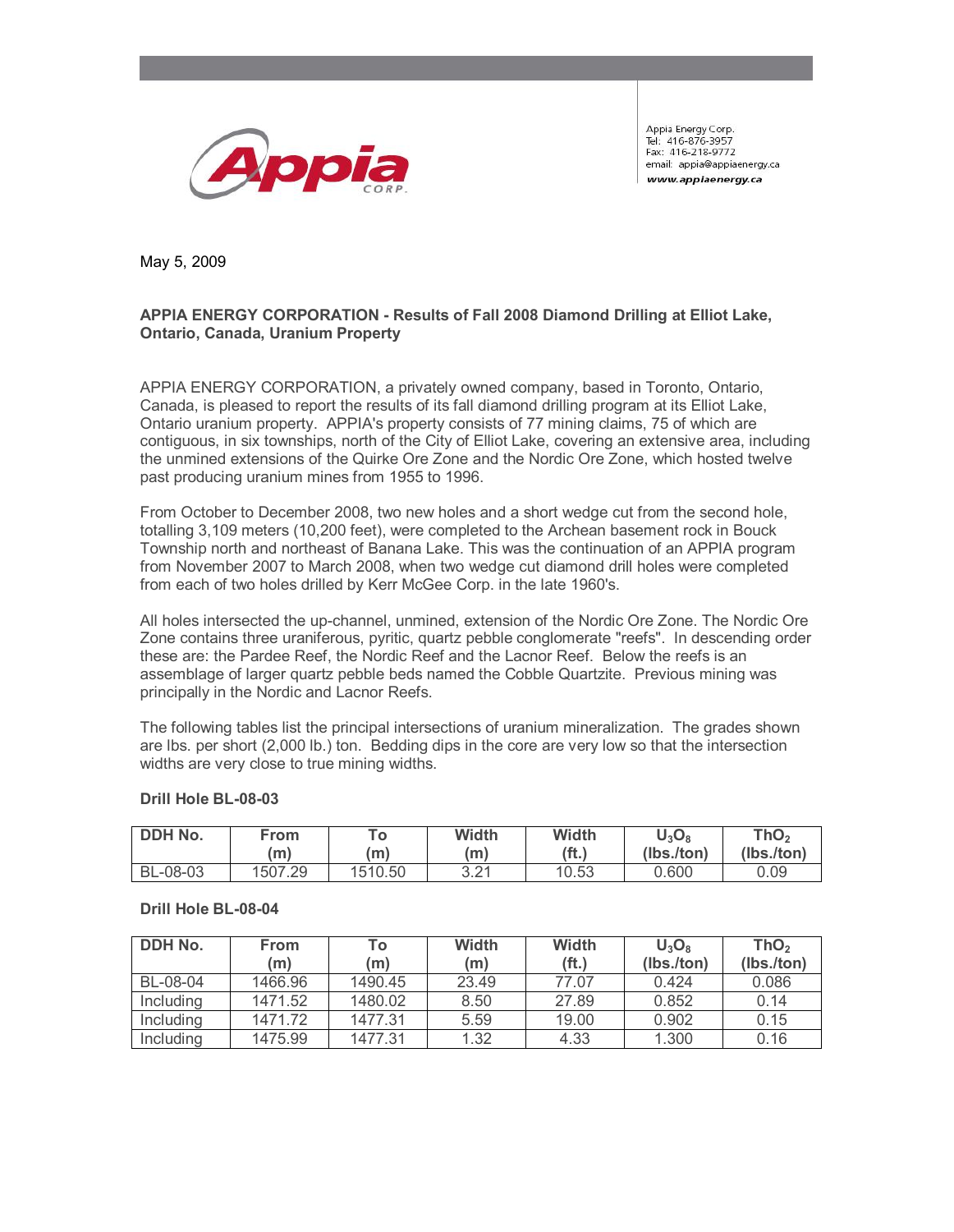| DDH No.     | From<br>'mì | To:<br>(m) | <b>Width</b><br>(m) | Width<br>(ft.) | $U_3O_8$<br>(lbs./ton) | ThO <sub>2</sub><br>(lbs./ton) |
|-------------|-------------|------------|---------------------|----------------|------------------------|--------------------------------|
| BL-08-04-W1 | 1467.87     | 1497.85    | 29.98               | 98.36          | 0.410                  | 0.08                           |
| Including   | 1472.69     | 1481.01    | 8.32                | 27.29          | 1.028                  | 0.14                           |

## **Drill Hole BL-08-04-W1**

The intersection in BL-08-03 is in the Cobble Quartzite. The other three reefs are not present at this location as they were probably removed by the deposition of overlying quartzite. The intersections in BL-08-04 and BL-08-04-W1 are the Lacnor Reef. The two intersections are approximately 6 meters (20 feet) apart.

The BL-08-04 and W1 intersections are within a 700 - 1000 meter (2,300 - 3,300 foot) radius north and east of APPIA's two pairs of wedge holes completed from November 2007 to March 2008, previously reported in an Information Update dated July 23, 2008. All three reefs, the Pardee, Nordic and Lacnor, and the Cobble Quartzite were present in all four of these intersections.

Prior to the APPIA drilling programs, Doug Sprague, P.Eng., Chief Geologist, Rio Algom Ltd., Elliot Lake, estimated the potential resource of the Lacnor Reef in the Banana Lake area at 176,000,000 tons with a grade of 0.76 lbs.  $U_3O_8$  /ton over 5.2 meters (17 feet). This estimate is based on a limited number of widely spaced Kerr McGee Corp. diamond drill holes. Although the historical resource is viewed as reliable and relevant based on the information and methods used at the time, they do not satisfy the requirements set out by NI 43-101. Neither APPIA nor its Qualified Person have done sufficient work to classify the historical estimate as a current mineral resource and are not treating the historical estimate as current mineral resource. The historical resource should not be relied upon.

However, as can be seen in the above tables, and the following summary table listing the results of APPIA's two drilling programs for the Lacnor Reef, only one of APPIA's six Lacnor Reef intersections is less than 0.76 lbs  $U_3O_8$  and only two of APPIA's Lacnor Reef thicknesses are slightly less than the Sprague estimate.

| DDH No.     | <b>From</b><br>(m) | To<br>(m) | <b>Width</b><br>(m) | <b>Width</b><br>(f <sub>t</sub> ) | $U_3O_8$<br>(lbs./ton) | ThO <sub>2</sub><br>(lbs./ton) |
|-------------|--------------------|-----------|---------------------|-----------------------------------|------------------------|--------------------------------|
| BL-07-01-W1 | 1444.09            | 1451.30   | 7.21                | 23.7                              | 0.88                   | 0.33                           |
| BL-07-01-W2 | 1438.16            | 1444.56   | 6.40                | 21.0                              | 0.56                   | 0.18                           |
| BL-08-02-W1 | 1464.56            | 1469.65   | 5.09                | 16.7                              | 1.42                   | 0.30                           |
| BL-08-02-W2 | 1460.85            | 1465.90   | 5.05                | 16.6                              | 1.09                   | 0.28                           |
| BL-08-04    | 1471.52            | 1480.02   | 8.50                | 27.9                              | 0.85                   | 0.14                           |
| BL-08-04-W1 | 1472.69            | 1497.85   | 8.32                | 27.3                              | 1.03                   | 0.14                           |

#### **Summary of APPIA results for the Lacnor Reef (November 2007 – March 2008 and October – December 2008)**

APPIA's drilling has clearly indicated the strong probability of a considerable increase in tonnage, grade and thickness for the Lacnor Reef resource in the Banana Lake area as compared to the historical Sprague, Rio Algom Ltd. estimate.

In addition, four of APPIA's drilling intersections have outlined the probability of a considerable resource grading  $0.5 - 0.75$  lbs.  $U_3O_8$ /ton in the Pardee and Nordic Reefs above the Lacnor Reef. This resource could be blasted down following primary mining of the Lacnor Reef and subjected to inexpensive bioleaching, as was the practice at the Denison mining operations.